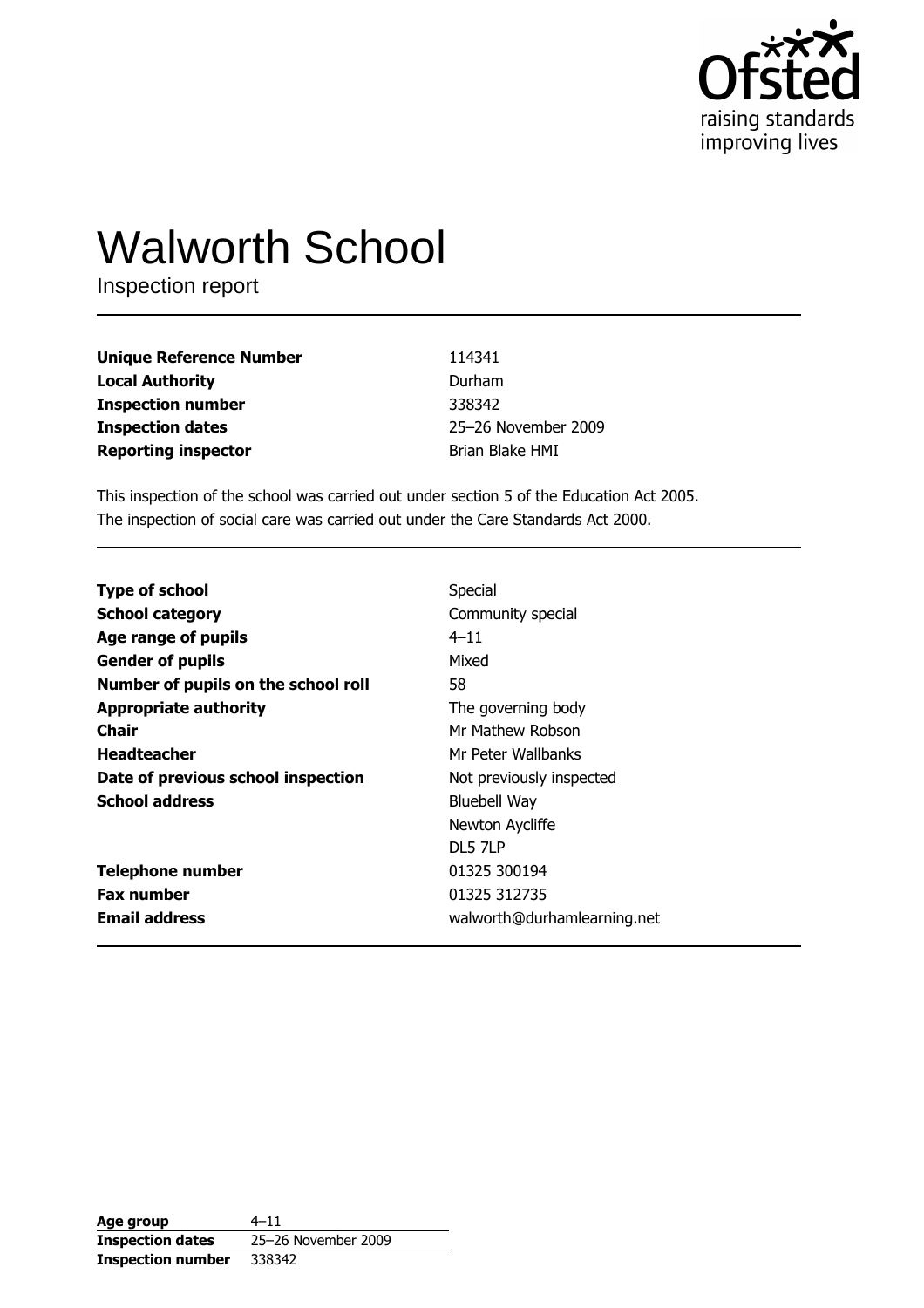**Boarding provision Social care Unique Reference Number** Social care inspector

The Office for Standards in Education, Children's Services and Skills (Ofsted) regulates and inspects to achieve excellence in the care of children and young people, and in education and skills for learners of all ages. It regulates and inspects childcare and children's social care, and inspects the Children and Family Court Advisory Support Service (Cafcass), schools, colleges, initial teacher training, work-based learning and skills training, adult and community learning, and education and training in prisons and other secure establishments. It rates council children's services, and inspects services for looked after children, safequarding and child protection.

Further copies of this report are obtainable from the school. Under the Education Act 2005, the school must provide a copy of this report free of charge to certain categories of people. A charge not exceeding the full cost of reproduction may be made for any other copies supplied.

If you would like a copy of this document in a different format, such as large print or Braille, please telephone 08456 404045, or email enquiries@ofsted.gov.uk.

You may copy all or parts of this document for non-commercial educational purposes, as long as you give details of the source and date of publication and do not alter the documentation in any way.

Royal Exchange Buildings St Ann's Square Manchester M<sub>2</sub> 7I A T: 08456 404045 Textphone: 0161 618 8524 E: enquiries@ofsted.gov.uk W: www.ofsted.gov.uk © Crown copyright 2009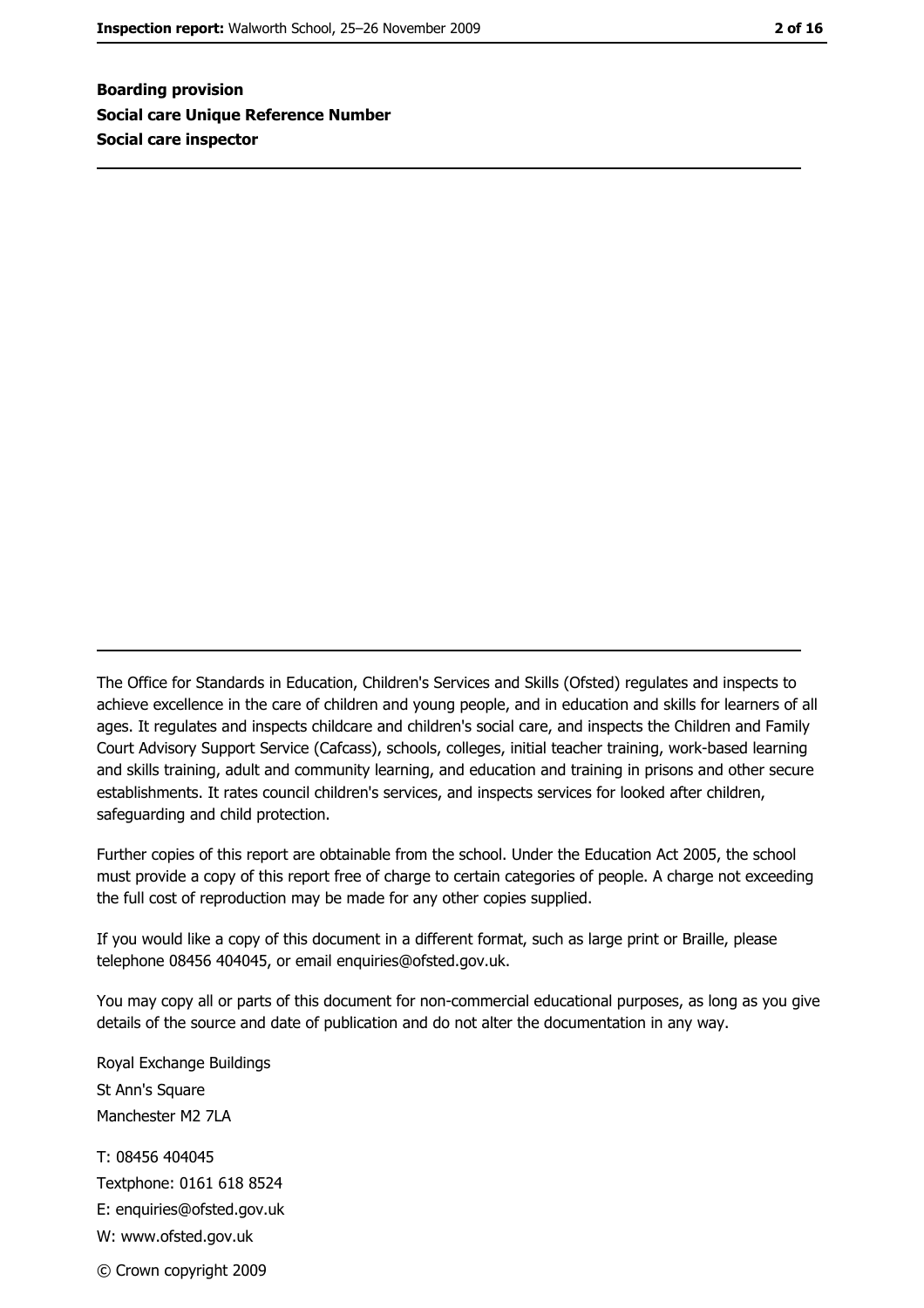# **Introduction**

This inspection was carried out by one additional inspector and one of Her Majesty's Inspectors. The inspection of the boarding provision was carried out by an Ofsted social care inspector. In school, the inspectors visited nine lessons, and held discussions with a member of the governing body, headteacher and deputy headteacher, teachers and other support staff who work in the school. The inspectors also spoke with the pupils in lessons and around the school. The inspectors observed the vast majority of the school's work, and looked at 30 parents' and carers' questionnaires, 32 staff, 49 pupil, and 14 boarding questionnaires. A range of school documentation was read, including details relating to safeguarding procedures in place at the school.

The inspection team reviewed many aspects of the school's work. It looked in detail at the following:

- the achievement profile of pupils as an indication of their progress at the school  $\blacksquare$
- other pupil outcomes as evidence of their improving well-being  $\blacksquare$
- the quality of teaching across all curricular areas to help raise standards and  $\blacksquare$ improve the pupils' all-round progress in their learning
- the robustness of the senior leadership's evaluation and monitoring of provision as  $\blacksquare$ an aid to future developments.

# Information about the school

Walworth Community Special School caters for pupils who have a statement of special educational needs for behavioural, emotional and social difficulties. There are currently no children of Early Years Foundation Stage age. The large majority of pupils are boys, and almost all are of White British heritage. The school has a higher than average rate of turnover of pupils, many of whom join and leave the school at times other than at the start of the school year in September. The school holds a number of awards, including the Healthy Schools Award, Activemark and the Financial Management Standard in Schools.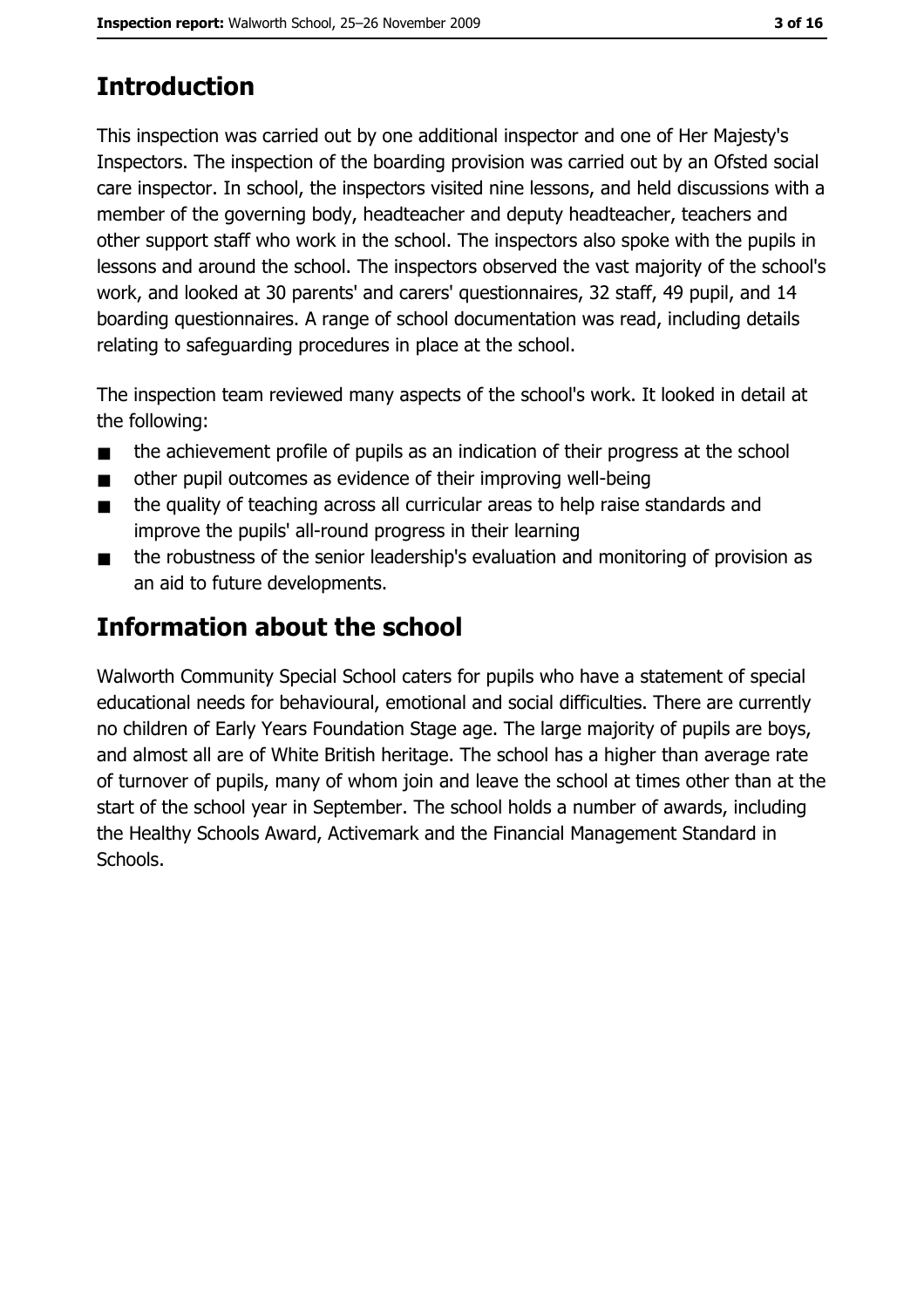# **Inspection judgements**

## Overall effectiveness: how good is the school?

#### The school's capacity for sustained improvement

## **Main findings**

Walworth School provides a good and improving quality of education for its pupils. The pupils start at Walworth, having failed to achieve their potential in mainstream schools because of their behavioural, emotional and social difficulties; many also have a background of poor attendance at their mainstream school. As a consequence of these difficulties, all pupils in the school have a statement of special educational need, which is designed to provide the additional support needed to help them overcome their learning difficulties and to progress in line with their capabilities.

Although standards are low, the overall progress that the pupils make during their time at the school is good. This progress applies, in particular, to improved attendance, behaviour and attitudes to learning, including the personal attitudes shown towards staff and peers in the school. The extent to which these personal attributes improve is impressive, and owes much to the focused work of staff at the school. The quality of teaching is generally good, and provides targeted support to pupils when they need it. Teachers diligently plan their lessons, but too infrequently pinpoint the specific range of skills, knowledge and types of understanding that they would expect from the pupils in their lessons. The good quality care, guidance and support provided mean that pupils feel safe and that they enjoy the many different activities on offer. The combination of these factors leads to high levels of enjoyment and the resultant good behaviour. The range of curricular activities provided also contributes significantly to how much pupils enjoy school. However, the school has yet to evaluate the impact of its curriculum on helping pupils to raise their standards and improve their progress in learning.

The overall quality of the boarding provision is satisfactory, with some aspects that are good or better. There are sufficient numbers of care staff to meet the varying needs of the young people, including their health, social and emotional needs. All safequarding regulations are in place. The school currently fails to meet all the national minimum standards for residential education.

The school has dedicated and committed senior managers, including governors. While they are keen to achieve more for the pupils, some aspects of their work are underdeveloped. This applies, in particular, to the evaluation and monitoring role that governors are expected to fulfil when they continuously 'challenge and support' the school to improve. It also applies to their lack of involvement in self-evaluation, particularly in the written school improvement plan, which is used to focus actions and resources on key priorities for future improvement. Overall, however, the school has a good track record of tackling weaknesses and seeking improvement, and it spends wisely to ensure that it achieves good overall value for money. Accordingly, its capacity to improve is good.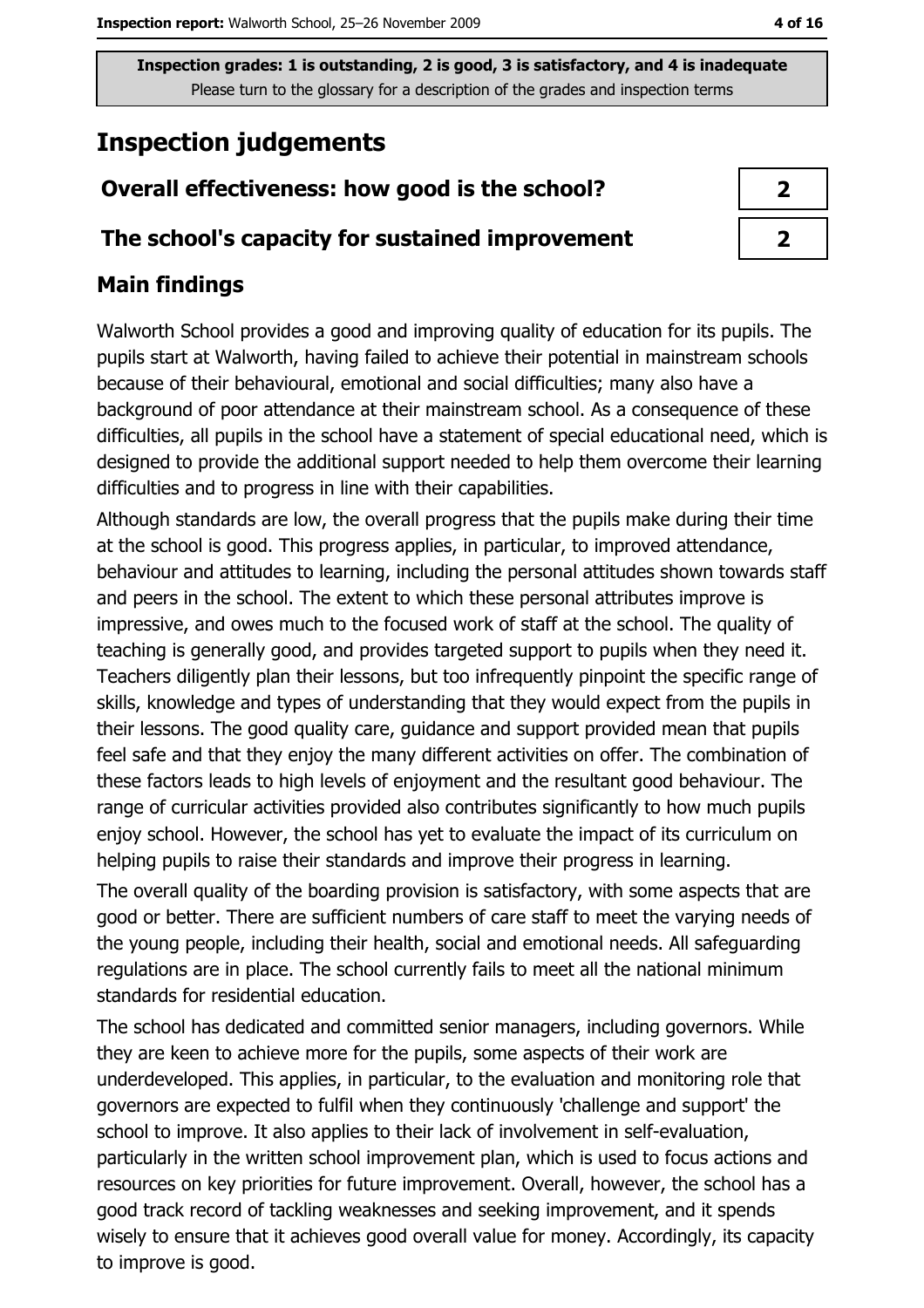#### What does the school need to do to improve further?

- Improve the quality of teachers' planning to identify more clearly what pupils are  $\blacksquare$ expected to learn. This should be implemented as soon as possible.
- Ensure that governors are actively involved in evaluating and monitoring the work  $\blacksquare$ of the school through a greater involvement in school improvement planning and self-evaluation. This should be discussed and planned at the next governing body meeting, and thereafter, used as a regular agenda item at future meetings as a part of the ongoing evaluation and monitoring of the school's performance.
- Improve the quality of curricular monitoring and evaluation as an aid to assessing  $\blacksquare$ its impact on raising standards and improving pupils' progress. This should be planned and implemented from the start of the spring term 2010.
- The school must ensure that it meets the national minimum standards for boarding,  $\blacksquare$ which have not been met.

#### **Outcomes for individuals and groups of pupils**

Pupils make good overall progress in their learning, having started at the school with low standards. The pupils make particularly impressive gains in improving their behaviour, attitudes to learning, and in regular attendance. These aspects are typically where the pupils have shown the greatest levels of disaffection in their previous schools. The vast majority of pupils are acquiring many of the key literacy and numeracy skills in preparation for the next stage of their education, and, although standards remain low, there are indications that these are also improving. Higher attaining pupils also make good progress, but some of the work does not challenge them sufficiently to make even better progress in their learning in order to reflect more accurately their capabilities. In lessons, pupils show good levels of concentration and are positive in their attitudes to class discussions, and in answering questions and tackling new learning activities. These characteristics were seen in all lessons during the inspection.

Pupils feel safe in school, with almost 96% of those who completed the inspection questionnaire confirming this view. Pupils clearly enjoy attending school and participating in the range of activities provided. This enjoyment makes a significant contribution to the good standards of behaviour seen in the school, and clearly contributes to the good overall standard of attendance.

The school actively promotes the well-being of its pupils, including eating healthily and engaging in regular exercise. The school's achievement of the Healthy Schools Award and Activemark, two national awards that are given in recognition of the quality of provision seen in these two areas, confirms the school's commitment to ongoing promotion of its pupils' health needs.

Pupils' spiritual, moral, social and culture development is good. Pupils know the difference between right and wrong, and generally show good social skills when working in whole-class plenary sessions, or in smaller groups. Most pupils are keen to share their views or experiences with peers and teachers in lessons. Occasional behavioural

 $\overline{\mathbf{2}}$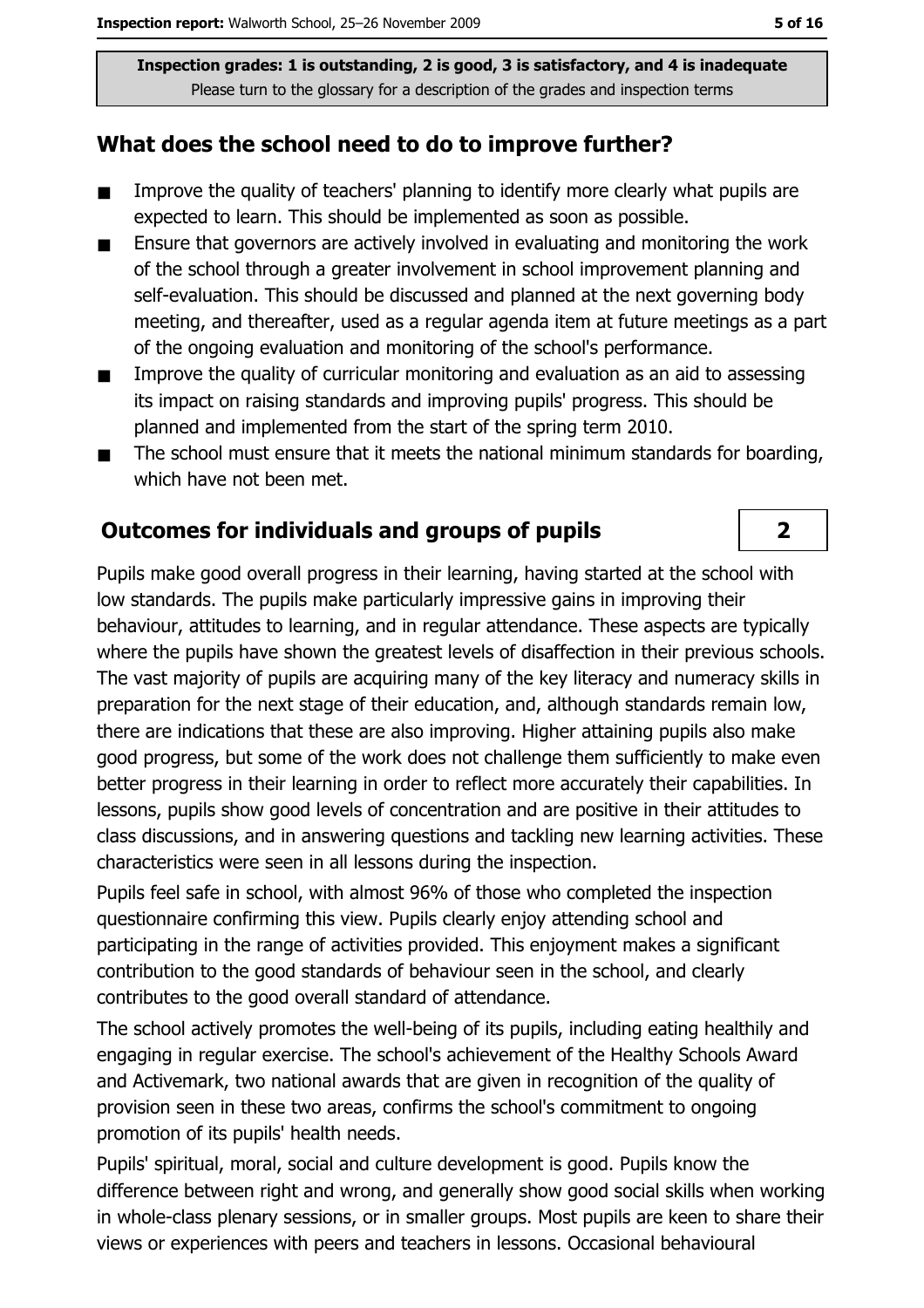outbursts are seen, but are quickly and effectively dealt with by staff.

These are the grades for pupils' outcomes

| Pupils' achievement and the extent to which they enjoy their learning                                                     |                         |  |
|---------------------------------------------------------------------------------------------------------------------------|-------------------------|--|
| Taking into account:<br>Pupils' attainment <sup>1</sup>                                                                   | 4                       |  |
| The quality of pupils' learning and their progress                                                                        | $\overline{2}$          |  |
| The quality of learning for pupils with special educational needs and/or<br>disabilities and their progress               | 2                       |  |
| The extent to which pupils feel safe                                                                                      | $\overline{\mathbf{2}}$ |  |
| <b>Pupils' behaviour</b>                                                                                                  | $\overline{\mathbf{2}}$ |  |
| The extent to which pupils adopt healthy lifestyles                                                                       | 2                       |  |
| The extent to which pupils contribute to the school and wider community                                                   | 3                       |  |
| The extent to which pupils develop workplace and other skills that will<br>contribute to their future economic well-being | 3                       |  |
| Taking into account:<br>Pupils' attendance <sup>1</sup>                                                                   |                         |  |
| The extent of pupils' spiritual, moral, social and cultural development                                                   | $\overline{\mathbf{2}}$ |  |

#### How effective is the provision?

The overall quality of teaching is good, which is bringing about good overall progress in pupils' formal and social learning. Teachers' planning is satisfactory overall, and very detailed in terms of what will be taught. There is, however, less information in this planning about the intended learning outcomes for the pupils. Teachers make use of regular end-of-lesson evaluations about individual pupils, but the overall quality of these vary, and too often the comments are based on the completion of tasks, behaviour or attitudes shown and far less on the pupils' acquisition of skills, knowledge and understanding from their learning. Teachers are adept at relating to their pupils, all of whom have a wide range of varying emotional, social and behavioural needs. There are very good relationships between pupils and adults in the school, with oral interchanges always delivered in a considered and careful manner, relative to the needs of the pupil. The additional adult support in lessons works well and the pupils show good levels of confidence when working with support assistants. Teachers' marking is at least

The grades for attainment and attendance are: 1 is high; 2 is above average; 3 is broadly average; and 4 is low.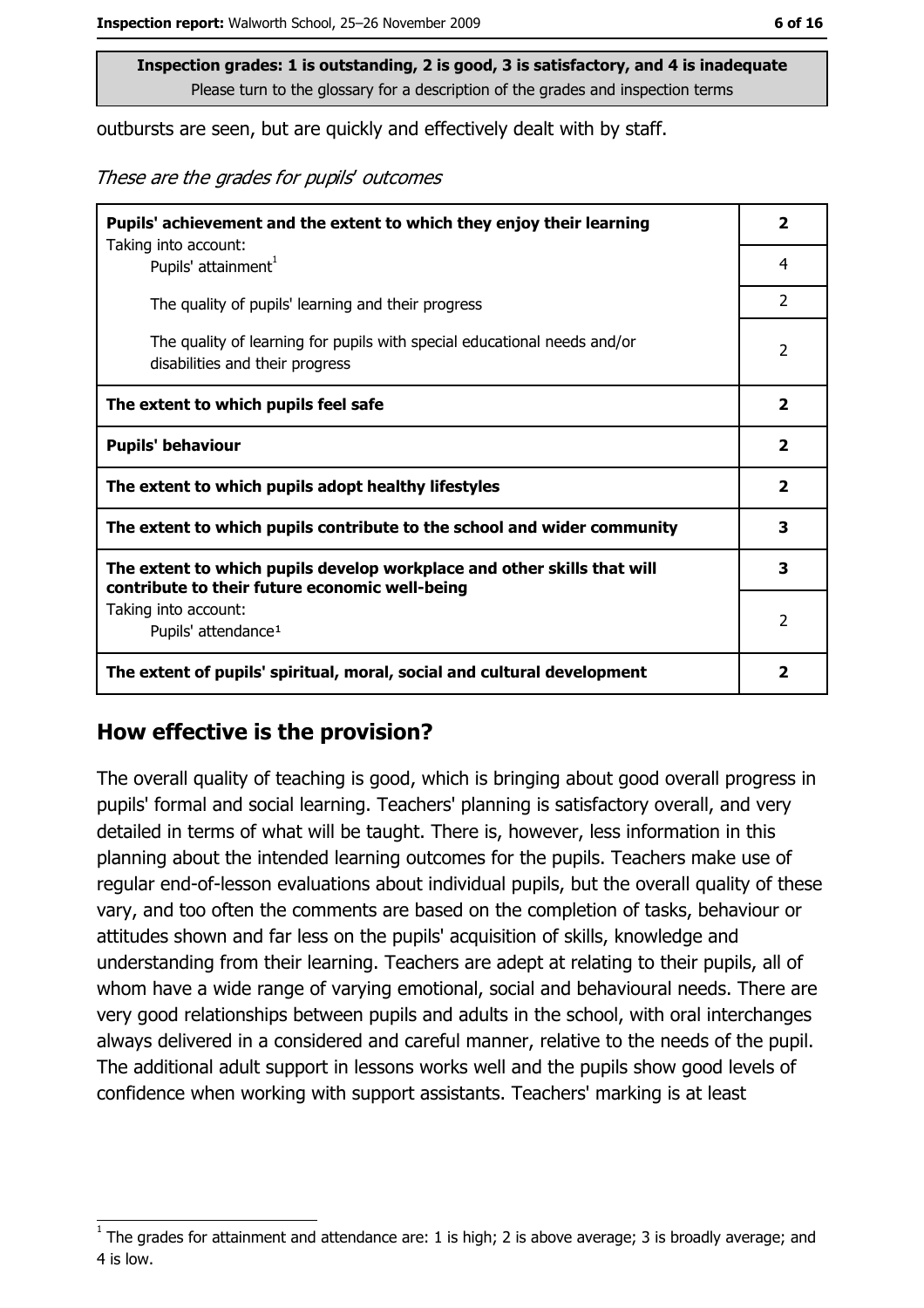satisfactory, often good. Where it is best, teachers provide succinct comments about the effort and quality of the work produced. In a smaller number of classes, this also includes details about the level of the work produced. Teachers' questioning is mainly satisfactory, but occasionally too fast and too closed to allow sufficient opportunities for all pupils to actively participate.

The overall quality of the curriculum is satisfactory. It is generally well matched to the needs of the pupils, and is well organised to provide a range of different learning opportunities. The range and take up of additional activities is good, and much enjoyed by the pupils. Opportunities to learn away from the school add to the pupils' enjoyment of learning. The cross-curricular promotion and application of key literacy and numeracy skills is less well developed as teachers plan their own topics separately. There is currently no overall evaluation and monitoring of the curriculum to assess its impact on pupils' learning and progress.

The school has clear systems for ensuring that it maintains a good quality of care, guidance and support for the pupils. Staff know the pupils well, and respond appropriately to their varying needs, and occasional outbursts. In all lessons, teachers and support staff work effectively together to ensure that the pupils receive ongoing and targeted support when working individually or in small groups. Adults show respect for the pupils and their comments, using personal praise to good effect. The school is very aware of the need to celebrate the small steps of success that the pupils achieve. Strategies for helping pupils when they present challenging behaviour are effective.

These are the grades for the quality of provision

| The quality of teaching                                                                                    |   |
|------------------------------------------------------------------------------------------------------------|---|
| Taking into account:<br>The use of assessment to support learning                                          |   |
| The extent to which the curriculum meets pupils' needs, including, where<br>relevant, through partnerships | 3 |
| The effectiveness of care, guidance and support                                                            |   |

## How effective are leadership and management?

The overall quality of leadership and management is satisfactory, with some aspects that are good. Senior managers, including governors, are clear in their desire to improve provision and help the pupils to achieve the best they can. The monitoring of teaching and learning by senior managers is good, with a clear system of regular lesson observations, which helps teachers to know their strengths and areas for development. Staff appreciate the value of this work in helping them to improve their classroom practice. However, there is currently less emphasis on the impact of teaching on pupils' progress in their learning. Development planning is of a satisfactory standard, but is limited by a failure to pinpoint the evaluation strategies to be used to monitor the progress in the identified priorities and actions over the life of the plan. Furthermore,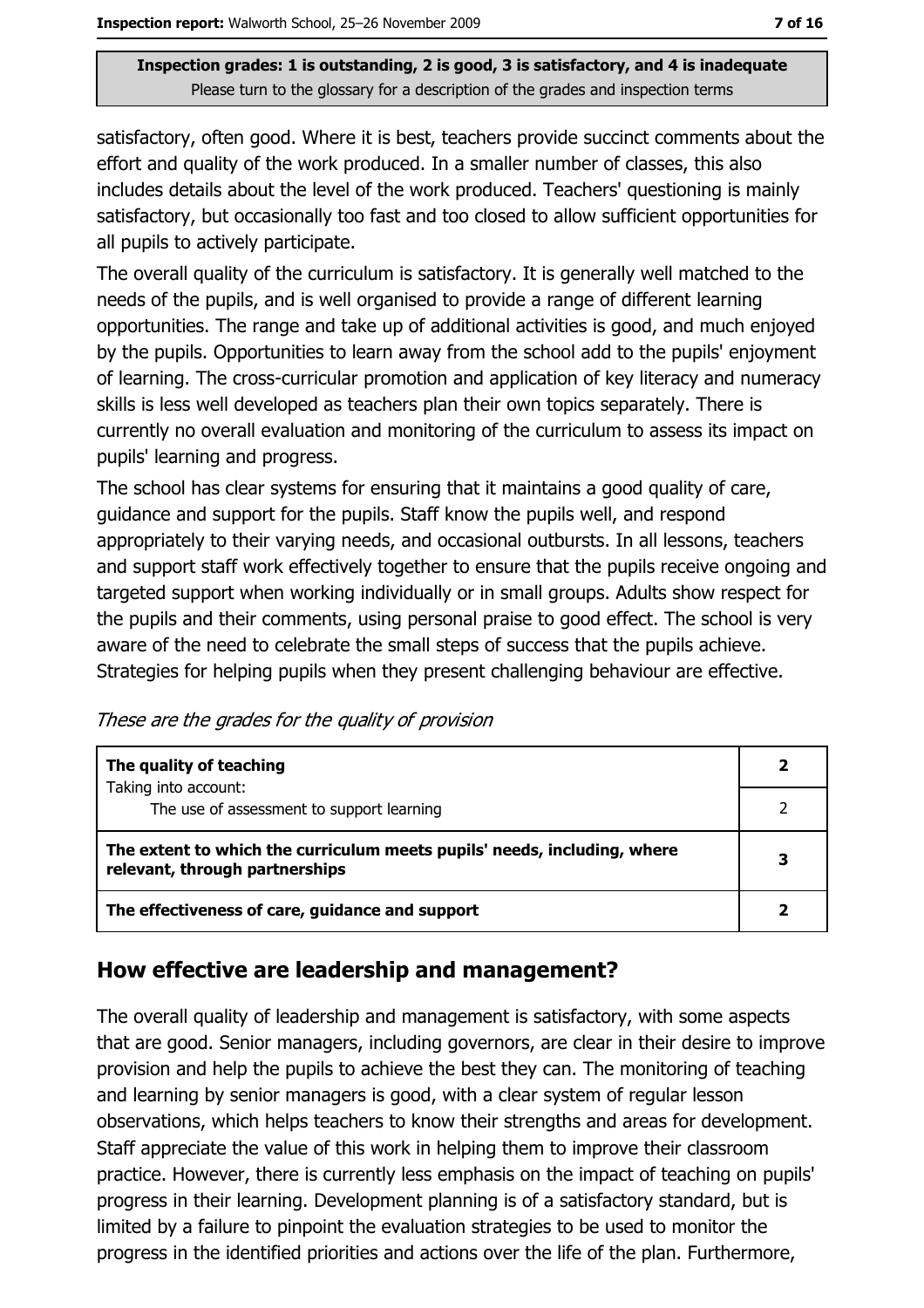there are no specific references to the evaluating and monitoring role of the governing body, as part of their 'challenge and support' to the school. Scrutiny of the most recent minutes of governing body meetings show a broad range of discussions held, and that consensus decisions have been made. However, these minutes also show that governors have been insufficiently involved in self-evaluation, including the requirement to monitor the quality of welfare of the children in the school on a half-termly basis. All managers have suitable expectations of the improvements needed, and there is a shared sense of common purpose emanating from the school. All staff, parents and carers subscribe willingly and enthusiastically to the vision that senior managers have for further improvements across the school; namely the continued emphases on helping all children who join the school to improve their attendance, behaviour and attitudes to learning.

The overall quality of partnerships in promoting learning and well-being is good, and the school has established strong links with specialist agencies, including those from the local authority. This range of specialist support is making an important contribution to pupils' improved attendance, behaviour and general attitudes to school. The overall quality with which the school tackles discrimination and promotes equality is good. However, while there are clear policies in place to promote these aspects, agreed dates for the review and monitoring of identified actions have not been met.

The school has satisfactory safeguarding procedures in place to meet the varying needs of its pupils. Suitable checks are undertaken to ensure that all those who work in the school are appropriately qualified and are able to work with the children. Risk assessments for the use of the school building, and in meeting fundamental health and safety requirements for activities taught are satisfactory.

Pupils have a good understanding of their school community and a satisfactory appreciation of life outside of school in the broader communities that reflect their local, regional and national areas.

| The effectiveness of leadership and management in embedding ambition and<br>driving improvement                                                                     |                         |  |  |  |
|---------------------------------------------------------------------------------------------------------------------------------------------------------------------|-------------------------|--|--|--|
| Taking into account:<br>The leadership and management of teaching and learning                                                                                      | 2                       |  |  |  |
| The effectiveness of the governing body in challenging and supporting the<br>school so that weaknesses are tackled decisively and statutory responsibilities<br>met | 3                       |  |  |  |
| The effectiveness of the school's engagement with parents and carers                                                                                                | 2                       |  |  |  |
| The effectiveness of partnerships in promoting learning and well-being                                                                                              | $\overline{\mathbf{2}}$ |  |  |  |
| The effectiveness with which the school promotes equality of opportunity and<br>tackles discrimination                                                              | $\overline{\mathbf{2}}$ |  |  |  |
| The effectiveness of safeguarding procedures                                                                                                                        | 3                       |  |  |  |
| The effectiveness with which the school promotes community cohesion                                                                                                 | З                       |  |  |  |

These are the grades for leadership and management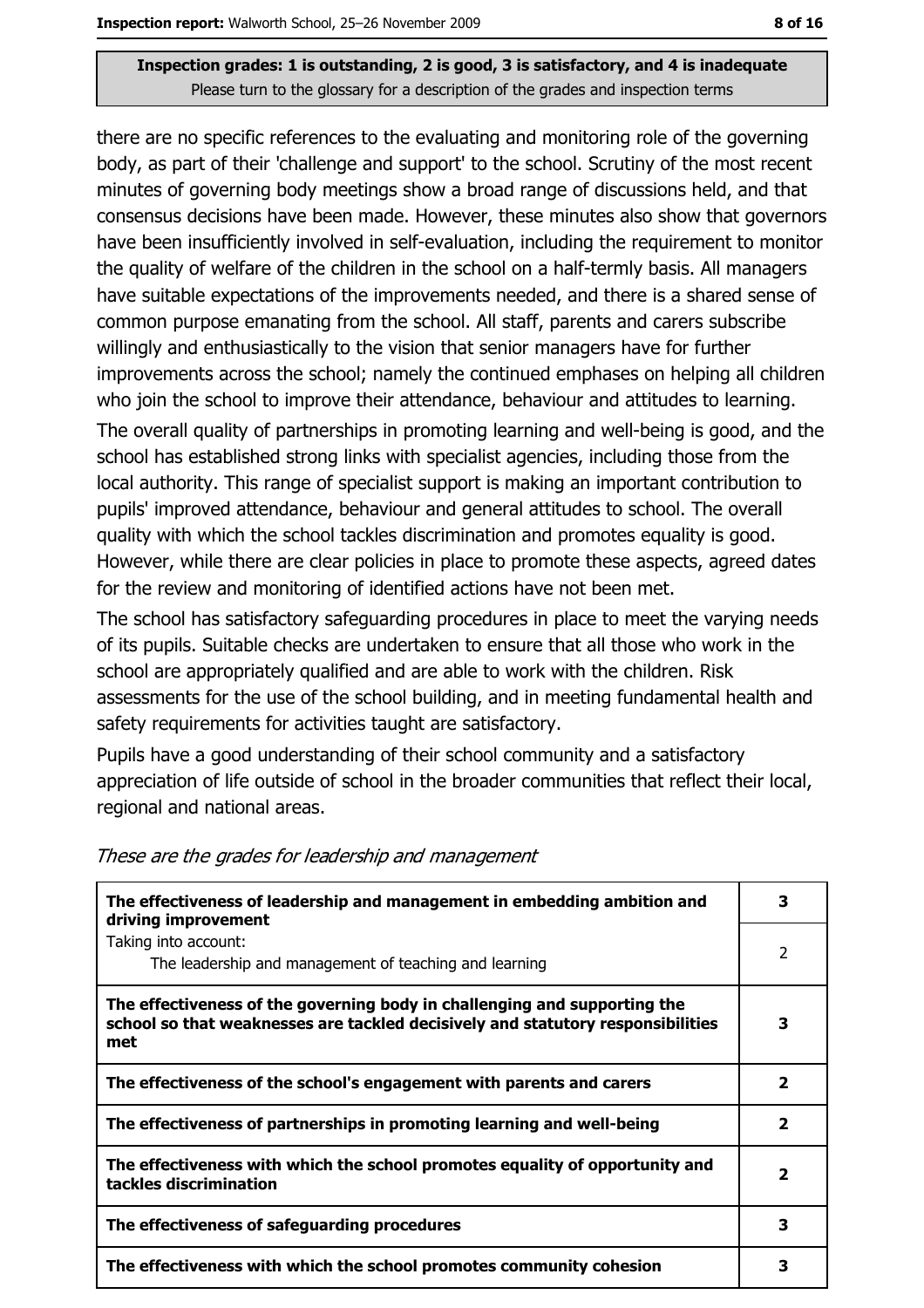The effectiveness with which the school deploys resources to achieve value for money

### **Boarding provision**

The overall effectiveness of the boarding provision is satisfactory, with some aspects that are good or better.

Admissions to the boarding unit are planned effectively and meet the specific needs and preferences of each pupil. The health needs of the pupils are well met, and there are good arrangements for storing and monitoring medication. However, the staff do not always keep appropriate records of the medication administered to the young people. Safeguarding procedures are satisfactory, with staff sensitive to the promotion of pupils' privacy. Anti-social behaviour, including bullying, is challenged robustly, although staff do not use an appropriate record format to record sanctions given to the young people. Also, some of the school's procedures, such as the complaints procedures in the staff handbook and statement of purpose are not kept up to date. Young people say they feel safe when staying in the residential unit. The school conforms to all health and safety procedures, including the checking of all adults to ensure they are suitable to work with the pupils. Although fire safety regulations meet requirements, not all care staff take part in fire drills as often as recommended in the staffing policy.

Staffing levels are sufficient to meet the individual needs of the young people. Care staff are exceptionally good at supporting and promoting education and achievement by ensuring young people attend school regularly and punctually. The links with school staff are good, with close working helping to support the pupils in school. Young people are encouraged and supported to develop skills for living in the residential unit, and their views and opinions are actively sought. There are also effective links with the young people's families, with access to clear information about the school and the residential unit. However, the school's statement of purpose does not include any information about the electronic monitoring system that is used in the residential unit.

The promotion of equality and diversity is good. A representative of the governing body carries out monitoring visits to the school and completes detailed and comprehensive reports but, this year the visits have not been every half term as recommended.

#### National Minimum Standards (NMS) to be met to improve social care

- Ensure appropriate records are kept of all medication given to young people (NMS)  $\blacksquare$  $14.20$ ).
- Ensure that a record of all sanctions is kept in a bound and numbered book and in a  $\blacksquare$ format that will ensure appropriate confidentiality, should young people choose to record their views (NMS 10.9).
- Carry out fire drills in accordance with the guidance in the residential unit's staffing  $\blacksquare$ policy (NMS 26).
- Update the school's statement of purpose and amend it to include details of the  $\blacksquare$ electronic monitoring system used in the residential unit (NMS 1).

 $\overline{2}$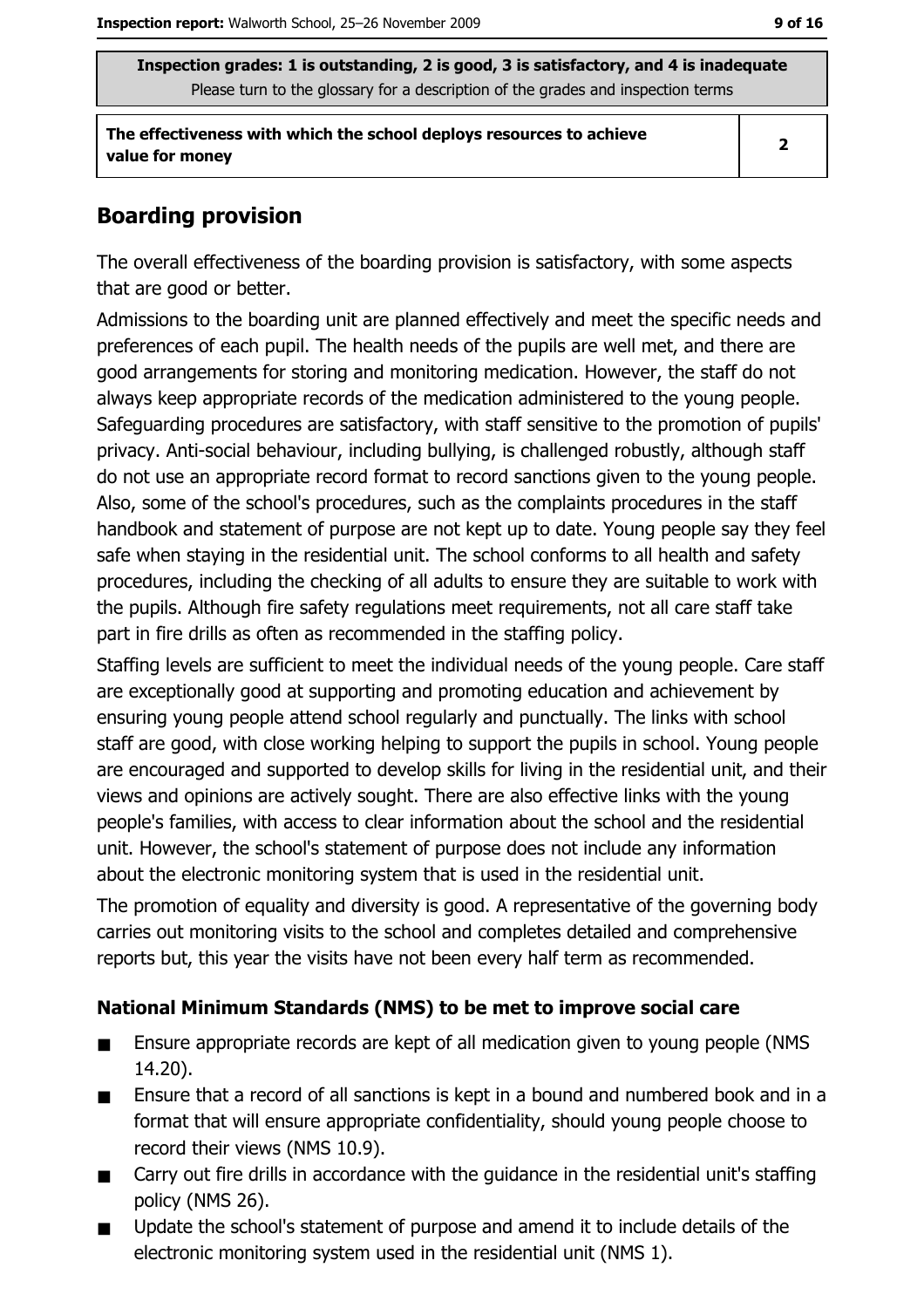- Ensure staff are provided with written guidance on procedures and policies that is  $\blacksquare$ kept up to date (NMS 30.7).
- Ensure the arrangements for monitoring the school's records are effective and that  $\blacksquare$ visits to monitor the welfare of young people are carried out once every half term (NMS 32 and 33).

|  |  |  | This is the grade for the boarding provision |
|--|--|--|----------------------------------------------|
|  |  |  |                                              |

| The effectiveness of the boarding provision |  |
|---------------------------------------------|--|
|                                             |  |

#### **Views of parents and carers**

The rate of response from parents and carers was 48%. Of those parents and carers who did respond, the overwhelming majority is positive about the school's provision for their children. A very small number took the opportunity to write additional comments on the questionnaire, although there was no significant pattern to these.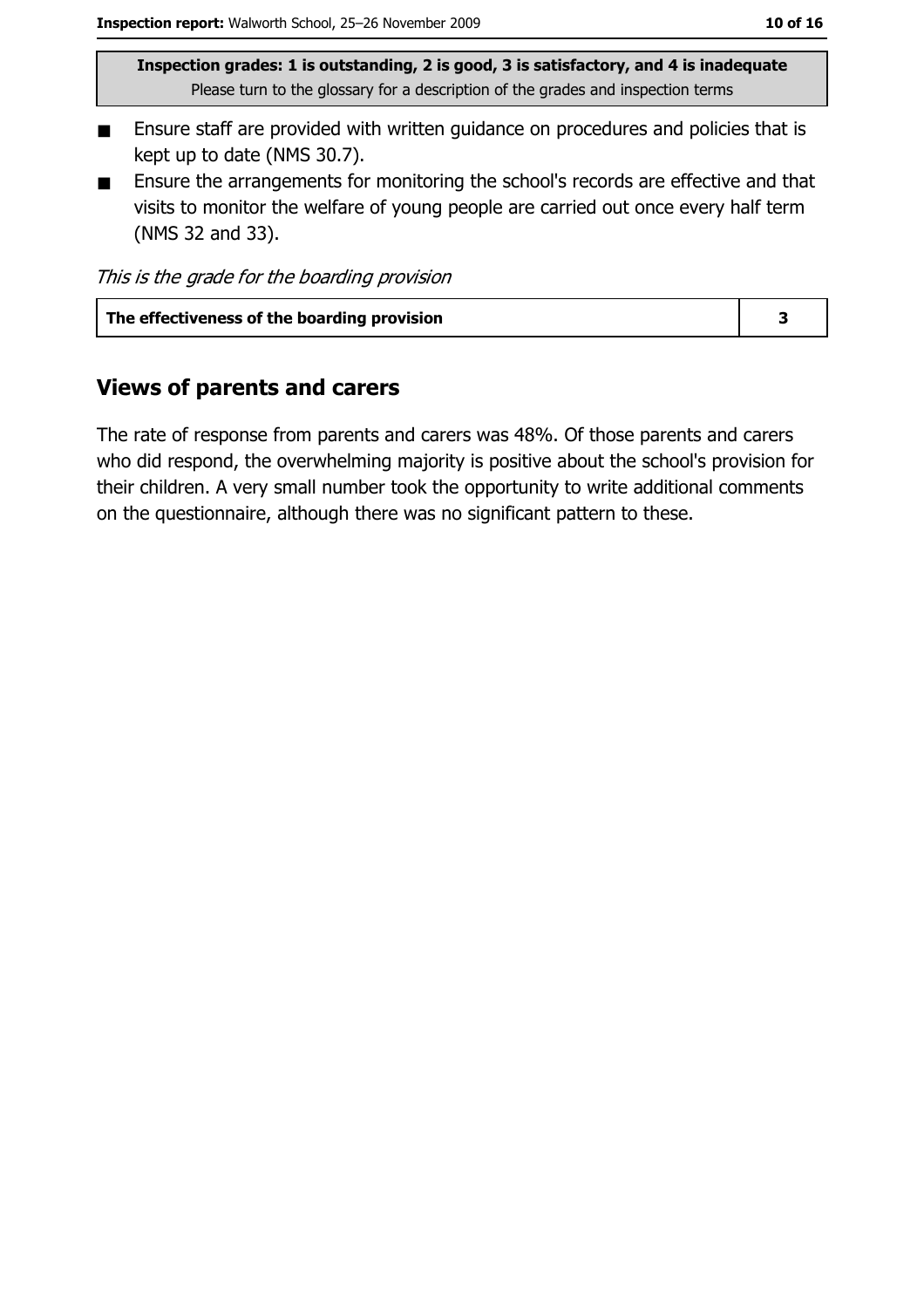#### Responses from parents and carers to Ofsted's questionnaire

Ofsted invited all the registered parents and carers of pupils registered at Walworth School to complete a questionnaire about their views of the school.

In the questionnaire, parents and carers were asked to record how strongly they agreed with 13 statements about the school.

The inspection team received 30 completed questionnaires by the end of the on-site inspection. In total, there are 58 pupils registered at the school.

| <b>Statements</b>                                                                                                                                                                                                                                       | <b>Strongly</b><br><b>Agree</b> |               |                | <b>Strongly</b><br><b>Disagree</b><br><b>Agree</b><br>disagree |                |                |              |               |
|---------------------------------------------------------------------------------------------------------------------------------------------------------------------------------------------------------------------------------------------------------|---------------------------------|---------------|----------------|----------------------------------------------------------------|----------------|----------------|--------------|---------------|
|                                                                                                                                                                                                                                                         | <b>Total</b>                    | $\frac{0}{0}$ | <b>Total</b>   | $\frac{1}{2}$                                                  | <b>Total</b>   | $\frac{0}{0}$  | <b>Total</b> | $\frac{1}{2}$ |
| My child enjoys school                                                                                                                                                                                                                                  | 21                              | 75            | 6              | 21                                                             | $\mathbf{1}$   | 4              | $\Omega$     | 0             |
| The school keeps my child<br>safe                                                                                                                                                                                                                       | 26                              | 93            | $\overline{2}$ | 7                                                              | 0              | 0              | 0            | 0             |
| The school informs me<br>about my child's progress                                                                                                                                                                                                      | 17                              | 61            | 9              | 32                                                             | $\mathbf{1}$   | 4              | 0            | $\mathbf 0$   |
| My child is making enough<br>progress at this school                                                                                                                                                                                                    | 14                              | 50            | 11             | 39                                                             | $\mathbf{1}$   | 4              | 0            | 0             |
| The teaching is good at this<br>school                                                                                                                                                                                                                  | 21                              | 75            | 5              | 18                                                             | 0              | 0              | 0            | 0             |
| The school helps me to<br>support my child's learning                                                                                                                                                                                                   | 13                              | 46            | 12             | 43                                                             | $\mathbf{1}$   | 4              | 0            | $\mathbf 0$   |
| The school helps my child to<br>have a healthy lifestyle                                                                                                                                                                                                | 20                              | 71            | $\overline{7}$ | 25                                                             | $\mathbf{1}$   | 4              | 0            | $\mathbf 0$   |
| The school makes sure that<br>my child is well prepared for<br>the future (for example<br>changing year group,<br>changing school, and for<br>children who are finishing<br>school, entering further or<br>higher education, or<br>entering employment) | 15                              | 54            | 10             | 36                                                             | $\mathbf{1}$   | 4              | $\mathbf 0$  | $\mathbf 0$   |
| The school meets my child's<br>particular needs                                                                                                                                                                                                         | 21                              | 75            | 5              | 18                                                             | $\overline{2}$ | 7              | 0            | 0             |
| The school deals effectively<br>with unacceptable behaviour                                                                                                                                                                                             | 23                              | 82            | 3              | 11                                                             | $\mathbf{1}$   | 4              | 0            | $\mathbf 0$   |
| The school takes account of<br>my suggestions and<br>concerns                                                                                                                                                                                           | 15                              | 54            | 10             | 36                                                             | $\mathbf{1}$   | 4              | 0            | 0             |
| The school is led and<br>managed effectively                                                                                                                                                                                                            | 21                              | 75            | $\overline{7}$ | 25                                                             | $\mathbf 0$    | 0              | $\bf{0}$     | $\mathbf 0$   |
| Overall, I am happy with my<br>child's experience at this<br>school                                                                                                                                                                                     | 23                              | 82            | $\overline{4}$ | 14                                                             | $\mathbf{1}$   | $\overline{4}$ | $\mathbf 0$  | $\mathbf 0$   |

The table above summarises the responses that parents and carers made to each statement. The percentages indicate the proportion of parents and carers giving that response out of the total number of completed questionnaires. Where one or more parents and carers chose not to answer a particular question, the percentages will not add up to 100%.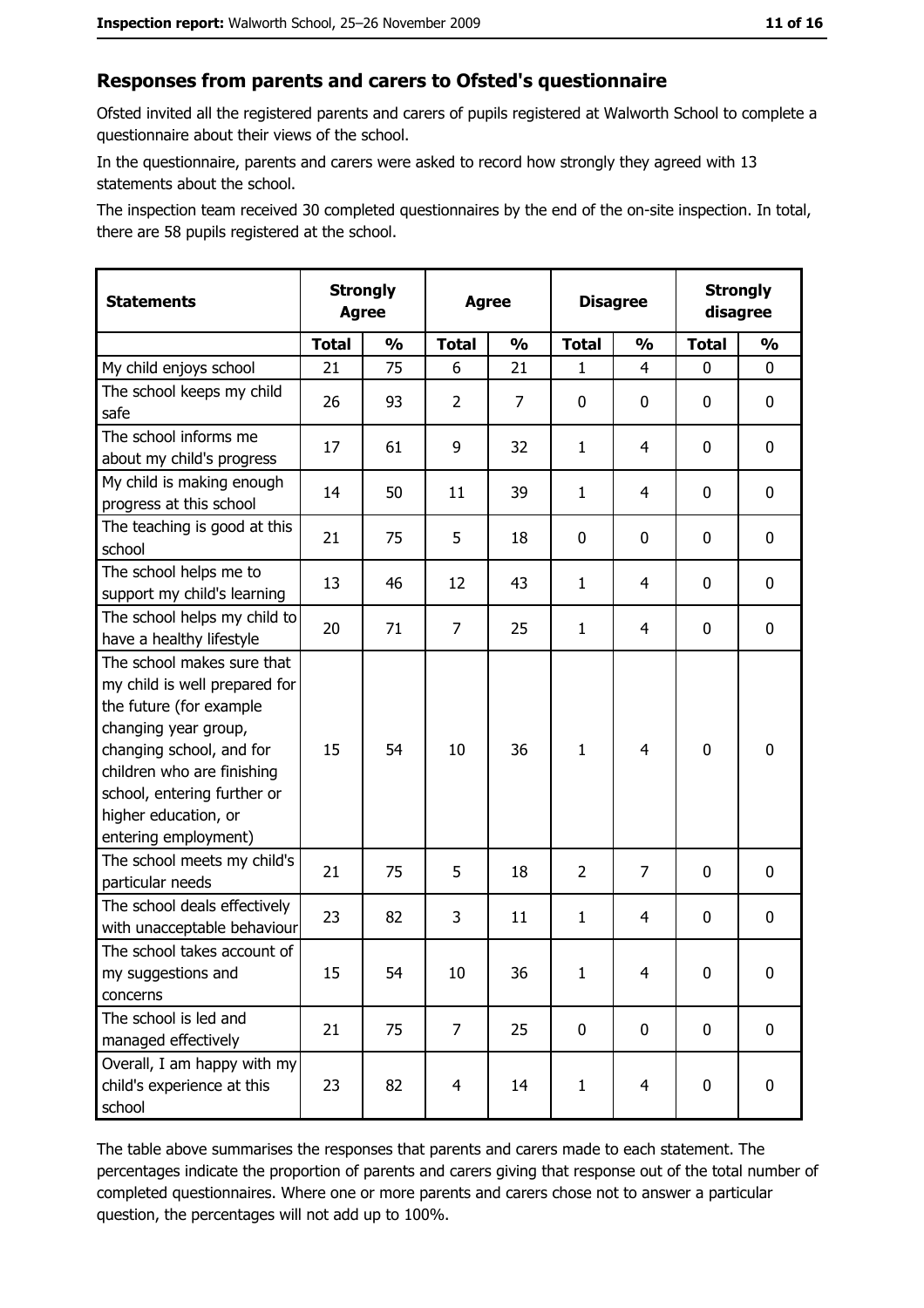# Glossary

| Grade   | <b>Judgement</b> | <b>Description</b>                                                                                                                                                                                                               |
|---------|------------------|----------------------------------------------------------------------------------------------------------------------------------------------------------------------------------------------------------------------------------|
| Grade 1 | Outstanding      | These features are highly effective. An oustanding<br>school provides exceptionally well for its pupils' needs.                                                                                                                  |
| Grade 2 | Good             | These are very positive features of a school. A school<br>that is good is serving its pupils well.                                                                                                                               |
| Grade 3 | Satisfactory     | These features are of reasonable quality. A satisfactory<br>school is providing adequately for its pupils.                                                                                                                       |
| Grade 4 | Inadequate       | These features are not of an acceptable standard. An<br>inadequate school needs to make significant<br>improvement in order to meet the needs of its pupils.<br>Ofsted inspectors will make further visits until it<br>improves. |

## What inspection judgements mean

#### Overall effectiveness of schools inspected between September 2007 and July 2008

|                       | Overall effectiveness judgement (percentage of<br>schools) |                                                  |    |                |  |  |  |  |  |
|-----------------------|------------------------------------------------------------|--------------------------------------------------|----|----------------|--|--|--|--|--|
| <b>Type of school</b> | <b>Outstanding</b>                                         | Good<br><b>Satisfactory</b><br><b>Inadequate</b> |    |                |  |  |  |  |  |
| Nursery schools       | 39                                                         | 58                                               | 3  | 0              |  |  |  |  |  |
| Primary schools       | 13                                                         | 50                                               | 33 | 4              |  |  |  |  |  |
| Secondary schools     | 17                                                         | 40                                               | 34 | 9              |  |  |  |  |  |
| Sixth forms           | 18                                                         | 43                                               | 37 | $\overline{2}$ |  |  |  |  |  |
| Special schools       | 26                                                         | 54                                               | 18 | $\overline{2}$ |  |  |  |  |  |
| Pupil referral units  | 7                                                          | 55                                               | 30 | 7              |  |  |  |  |  |
| All schools           | 15                                                         | 49                                               | 32 | 5              |  |  |  |  |  |

New school inspection arrangements were introduced on 1 September 2009. This means that inspectors now make some additional judgements that were not made previously.

The data in the table above were reported in The Annual Report of Her Majesty's Chief Inspector of Education, Children's Services and Skills 2007/08.

Percentages are rounded and do not always add exactly to 100. Secondary school figures include those that have sixth forms, and sixth form figures include only the data specifically for sixth form inspection judgements.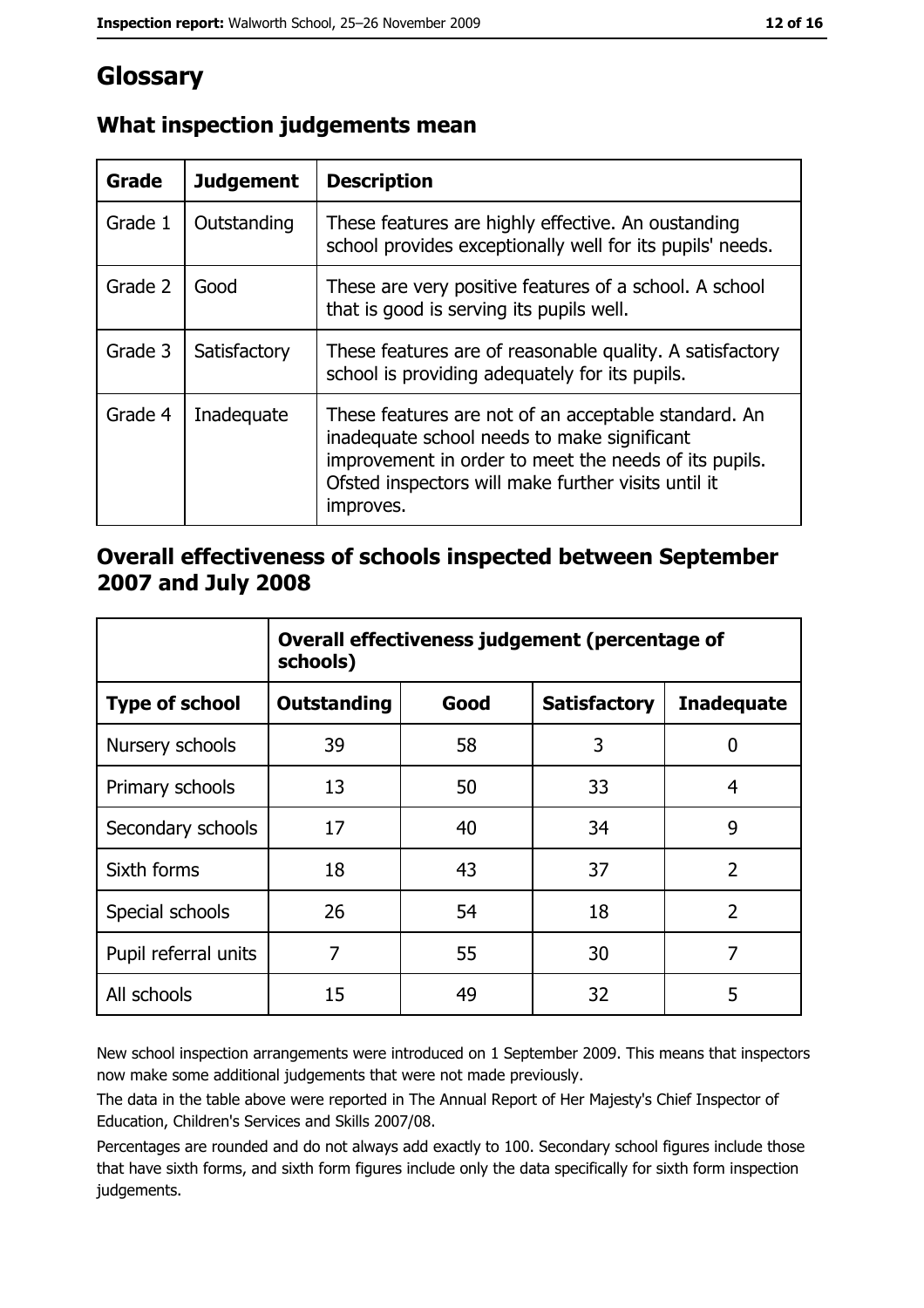# **Common terminology used by inspectors**

| Achievement:                  | the progress and success of a pupil in<br>their learning, development or training.                                                                                                                                                                                                                           |
|-------------------------------|--------------------------------------------------------------------------------------------------------------------------------------------------------------------------------------------------------------------------------------------------------------------------------------------------------------|
| Attainment:                   | the standard of the pupils' work shown by<br>test and examination results and in<br>lessons.                                                                                                                                                                                                                 |
| Capacity to improve:          | the proven ability of the school to<br>continue improving. Inspectors base this<br>judgement on what the school has<br>accomplished so far and on the quality of<br>its systems to maintain improvement.                                                                                                     |
| Leadership and management:    | the contribution of all the staff with<br>responsibilities, not just the headteacher,<br>to identifying priorities, directing and<br>motivating staff and running the school.                                                                                                                                |
| Learning:                     | how well pupils acquire knowledge,<br>develop their understanding, learn and<br>practise skills and are developing their<br>competence as learners.                                                                                                                                                          |
| <b>Overall effectiveness:</b> | inspectors form a judgement on a school's<br>overall effectiveness based on the findings<br>from their inspection of the school. The<br>following judgements, in particular,<br>influence what the overall effectiveness<br>judgement will be.                                                               |
|                               | The school's capacity for sustained<br>improvement.<br>Outcomes for individuals and groups<br>of pupils.<br>The quality of teaching.<br>The extent to which the curriculum<br>meets pupil's needs, including where<br>relevant, through partnerships.<br>The effectiveness of care, guidance<br>and support. |
| Progress:                     | the rate at which pupils are learning in<br>lessons and over longer periods of time. It<br>is often measured by comparing the<br>pupils' attainment at the end of a key<br>stage with their attainment when they<br>started.                                                                                 |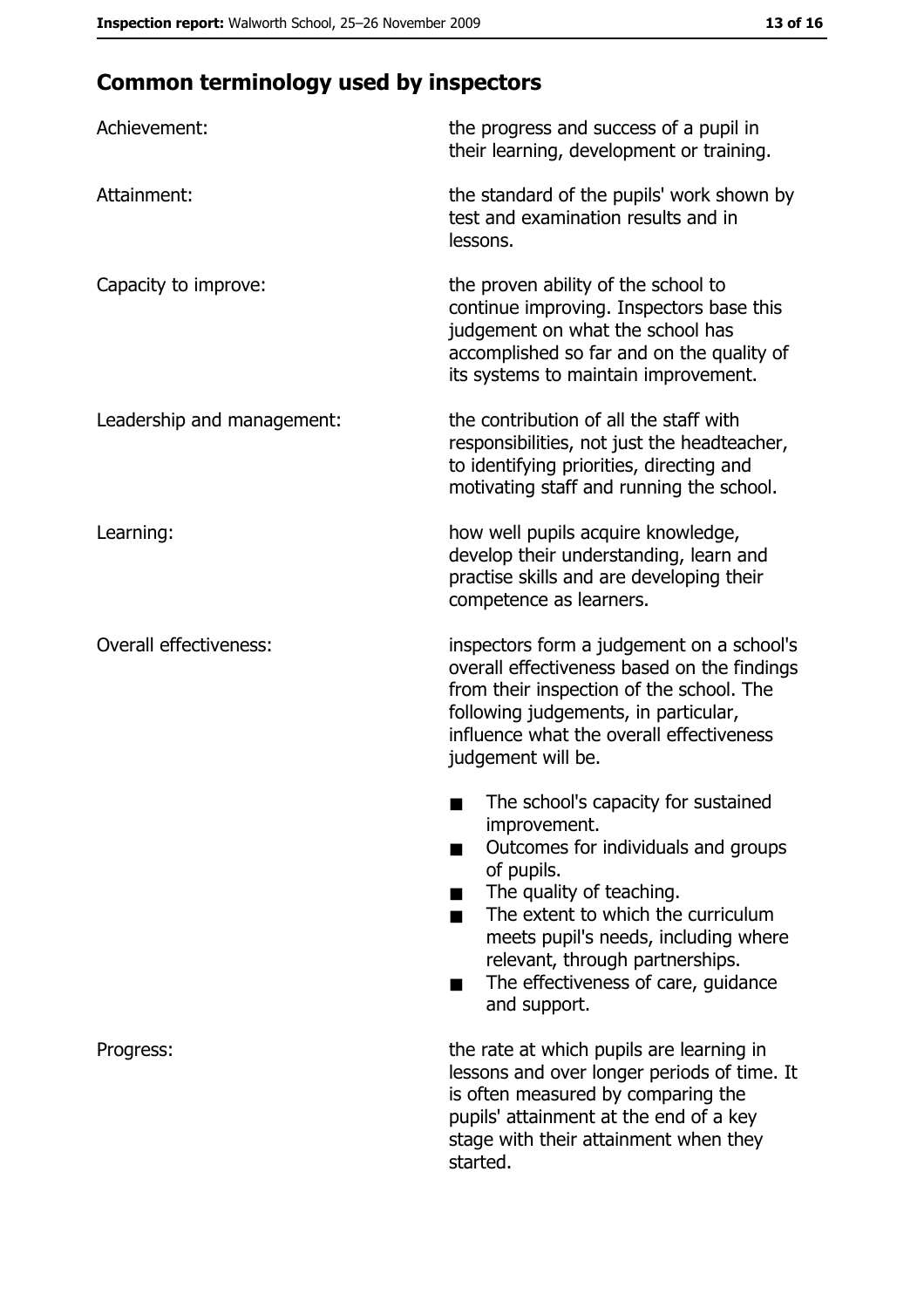This letter is provided for the school, parents and carers to share with their children. It describes Ofsted's main findings from the inspection of their school.



#### 27 November 2009

**Dear Pupils** 

#### Inspection of Walworth School, Newton Aycliffe, DL5 7LP

You will know that I recently visited Walworth, with two colleagues, to find out how well your school is doing. I should like to briefly tell you about some of the important things we saw in school.

- The school provides you with a good and improving standard of education.
- You make good overall progress, especially in improved behaviour, attendance and  $\blacksquare$ attitudes to school.
- We agree with those of you who said that you enjoy school and that you feel safe.  $\blacksquare$
- There are many different activities that the school offers, all of which help you to enjoy your learning. However, to make them even better, we are asking the school to look at ways in which these activities can help you to improve your work.
- The residential unit provides satisfactorily for those of you who stay there, but there  $\blacksquare$ are some aspects that the school must address in order to meet all the national standards set for residential education.
- Your teachers provide you with good quality care and support, and, although their  $\blacksquare$ teaching is good, we are asking them to write down, as clearly as they can what they expect you to learn in all your lessons. This will help them to know how well you are all doing in these lessons.
- Your headteacher and governors are working hard to help the school improve  $\blacksquare$ further. However, we are asking that governors become more involved in the written school plan, and in the ways they assess how well the school is doing. This will ensure that they continue to spend money wisely on those things that you most need.

We thoroughly enjoyed our visit to your school and were grateful for the way in which you greeted us in your lessons, and when we walked around the school. We would encourage you to continue working hard and to attend school regularly.

We wish you every success in the future.

Yours sincerely

**Brian Blake HMI** 

Lead inspector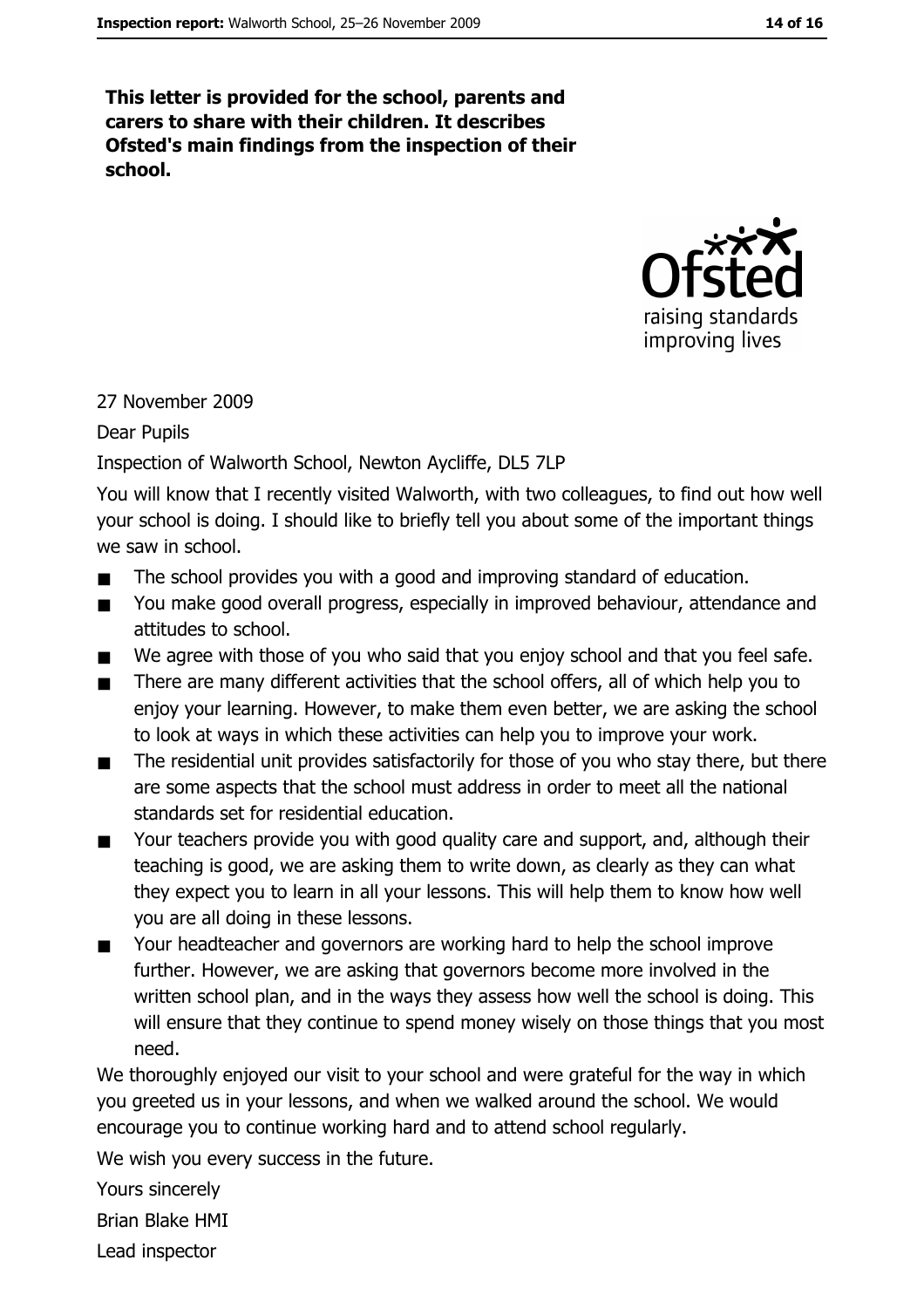On behalf of the inspection team